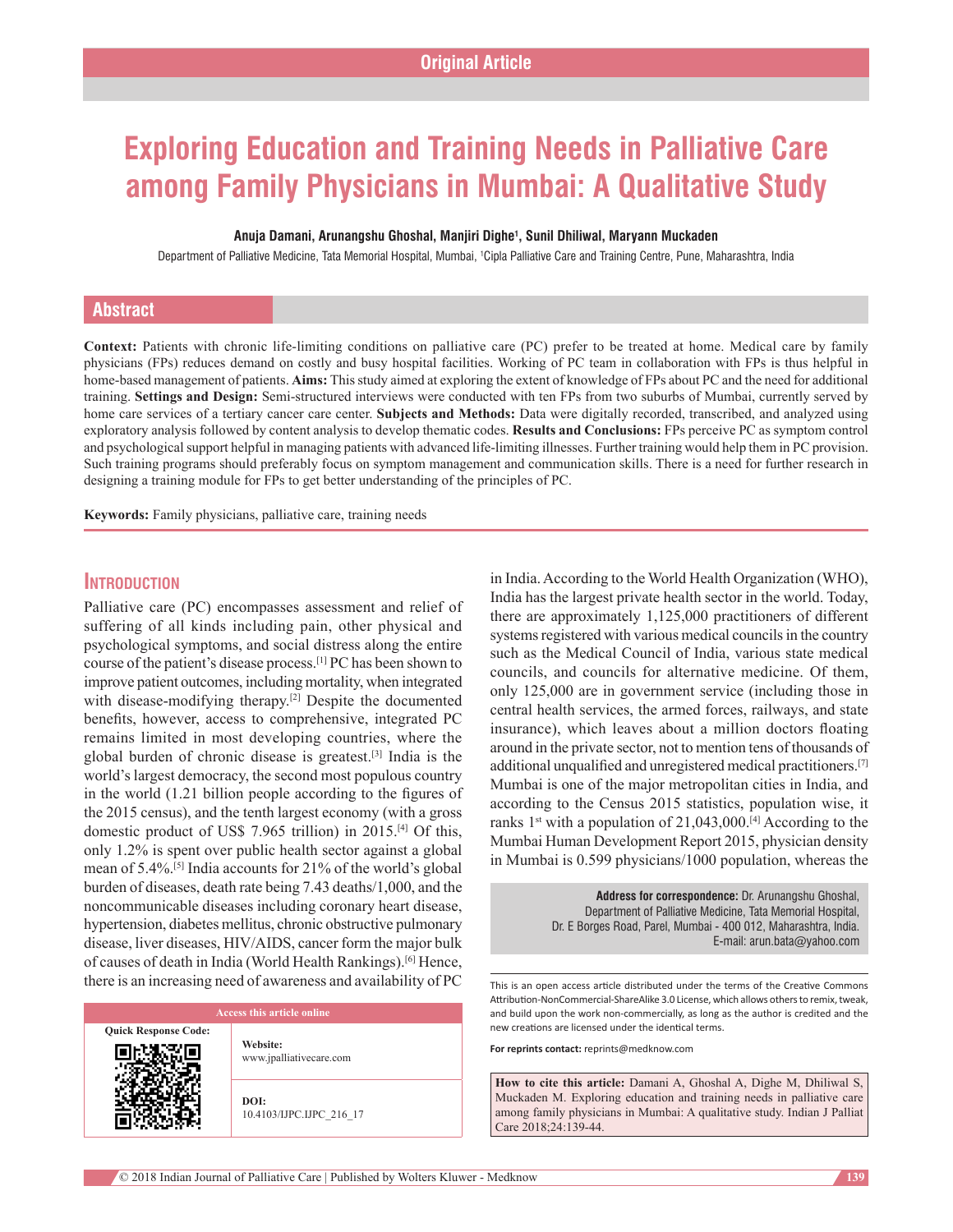hospital bed density is 0.9 beds/1000 population. Mumbai has a vast supply of public and private health-care services. The services range from the superspecialty, tertiary-level care hospitals to the community-based family physicians (FPs).<sup>[8]</sup>

Providing quality health care in patients suffering from chronic life-limiting conditions is important and PC forms an important element of the same. In such a scenario, the FPs can work in collaboration with the PC team for management of patients who are on PC at home. FPs play a vital role in caring for patients in the final phase of their lives.[9,10] There are studies about home being the most preferred place of death for patients suffering from chronic life-limiting illnesses. Although it is important to respect patient's autonomy, decision for care can be influenced by many other factors such as prognostic uncertainty, caregiver preferences, and availability of health-care facilities in the community.[11] For provision of a complete and holistic care for the patients with regard to medical, psychological, social, and spiritual aspects at the end of life, it is important to ensure that the FPs providing the end‑of‑life care to the patients need to be skillful enough to do this job and for this they should be aware about the principles of PC and have good communication skills. Hence, it is important for them to have a formal training with a specific focus on PC and communication at end of life.

Qualitative researches provide insight into PC needs, knowledge, and preferences, identify the causes of suffering, and guide local responses to recognized needs.<sup>[12,13]</sup> However, few published accounts describe PC needs, knowledge, and preferences and fewer still detail efforts to translate identified needs into programmatic action and describe effective models of PC service delivery, particularly community- and home-based models that integrate PC with health services. Our study aimed at exploring the current knowledge and perceptions of the FPs in Mumbai in PC and to find the need of a training program in PC for them. This study would act as the basis for designing a training module for the FPs in PC.

# **Subjects and Methods**

To explore the perceptions, knowledge, and need for PC training among the FPs, we invited them for semi‑structured interviews through exploratory qualitative research.[14] The sample was selected using purposive sampling techniques, with FPs who have looked after patients who were registered with home care services in our tertiary cancer care center and have being in contact with our team at least once.<sup>[15]</sup> The FPs were selected from the home care database of four different suburbs of Mumbai.

The qualitative method used was based on exploratory approach to data analysis in which theories are generated from the data.[14] Participants were interviewed at each site by one of the study investigators (A. D.) and asked to discuss the PC infrastructure and service delivery practices at their practice. Transcripts were reviewed with participants for comment and clarification by going back to the interviewee. PC policy documents, clinical encounter forms, data recording tools, and training materials were reviewed by the investigator prior to participant interviews to provide context. To minimize the influence of PC documents on responses, these materials were not provided to the participants before or during study interviews. Preliminary study findings were shared at a dissemination meeting to refine our understanding and representation of perspectives expressed by participants during interviews.

We planned to interview a sample of individuals, comprising of participants from each of the four home care divisions. We devised this sampling strategy to capture a diverse range of perspectives regarding PC services and experiences with serious chronic illness in Mumbai. With this strategy in place, we recruited and interviewed a consecutive sample of FPs. We approached potential participants face to face at health facilities to maximize the efficiency of the recruitment process, given the accessibility of the target population at health facilities and the cost and logistical limitations involved with alternative recruitment approaches (e.g., telephone and paper flier). While study investigators helped recruit interview participants, they had not met any participants prior to the time of the interview. Based on thematic saturation, recruitment was stopped at ten participants after an interim analysis revealed that saturation of major themes had been achieved. No participant declined study participation.

A study investigator (A. D.), with formal training in research methodology, conducted the participant interviews. We obtained written informed consent from all participants prior to commencing interviews. As part of the informed consent process and prior to the structured interviews, the study investigators explained the rationale for the study but did not disclose personal information regarding their interests in the research topic or their assumptions about possible study findings. All interviews were conducted in private areas of the FP, at a time, which was convenient for them, after taking a prior appointment with the FP. A single session lasted approximately 30–45 min. The investigator led each interview session and read questions aloud sequentially, allowing enough time to fully capture participant responses and adhering to the format of the interview instrument as it progressed through the following sections which were audio recorded: physician demographics, knowledge about their diagnosis and treatment, medical care preferences; and psychosocial support and relevant information–needs, preferences, and on‑going sources of support. The interviews were audiotaped and transcribed immediately after each interview. The investigator then transcribed English‑translated responses verbatim. No repeat interviews were carried out at any time during the study period. The interviewer checked each transcription against the tapes and then read them for accuracy.

#### **Data analyses and reporting**

Qualitative analysis was conducted on the transcripts of the interviews by the investigator. The interviews produced a multitude of interesting topics. In the analysis, the investigator aimed at clarifying the material in such a way that it could be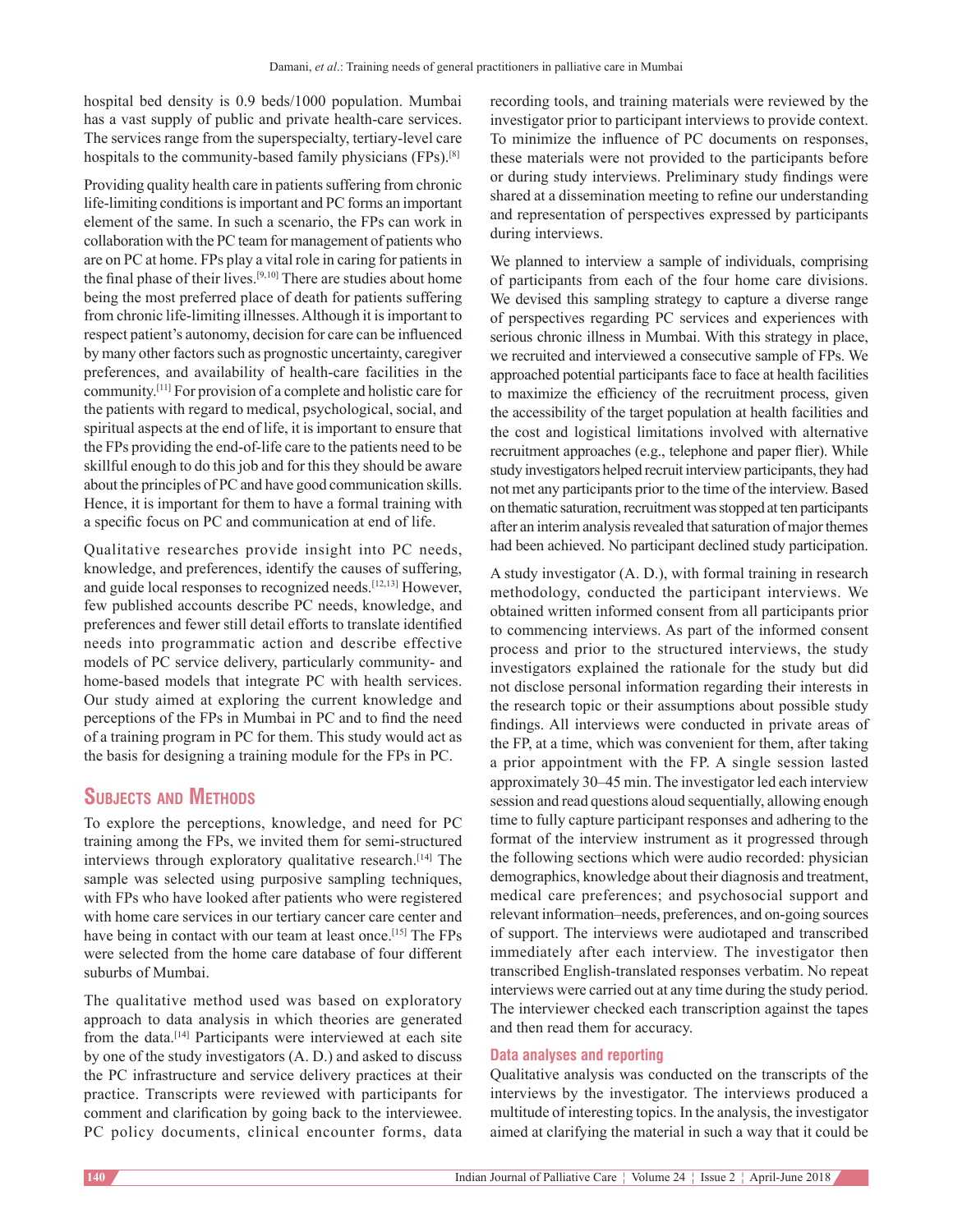translated into the proper areas of focus needed for creating a training module for the FPs.

For qualitative data, we employed content analysis methodology to develop thematic codes. The study investigators coded participant responses together and reconciled differences by consensus. We calculated frequencies and simple proportions for all thematic codes generated, including root and child codes. We then used this information to develop taxonomy of themes, providing a structure to interpret participants' experiences with illness and to describe PC knowledge and preferences among all interviewed. All analyses were done by  NVivo qualitative data analysis Software; QSR International Pty Ltd. Version 11.4.1, 2015.[16] The results of structured interviews are reported in accordance with the Consolidated Criteria for Reporting Qualitative Research.[17]

# **Results**

#### **Characteristics of interview participants**

We interviewed ten FPs. Participants interviewed were, on an average, 51 years old (ranging from 40 years to 70 years) and three (30%) were women. Most of them (6 [60%]) were Bachelor of Medicine, Bachelor of Surgery doctors of modern medicine; while four (40%) were Bachelor of Ayurveda Medicine and Surgery doctors practicing traditional Indian medicine alongside. All of them take part in continuing medical education (CME) to maintain competence and learn about new and developing areas of their field.

### **Psychosocial needs and support reported by interview participants**

In response to questions about desired psychosocial services, participants frequently mentioned self-care needs. Most participants cited a need for motivation, receiving training in self-care, or having break from duty to reduce burnout. Many mentioned lack of formal training and support services as important barriers to their well-being:

Participants reported psychosocial needs and sources of psychosocial support  $(n = 36)$  as follows:

"I was told to lead a well‑balanced life, which I can't do because of time constraints. There is nobody in the locality to share my work" (Participant 2).

"(My mental health is) getting compromised. I was earlier happy to be in the clinic with the patients coming over regularly and developed friendship with many of them. But seeing them dyeing makes me feel bad" (Participant 6).

"What I need most in my life is a break; I have always wanted to have a break. I would like help with that" (Participant 1).

Most participants interviewed reported a desire for emotional support.

"There are people who still don't understand-neighbours, family. And I am finding it difficult as I can't share my story with anybody" (Participant 9).

All participants interviewed reported receiving some form of psychosocial support, which was needed. Most of them described receiving psychosocial support from fellow colleagues. This most frequently consisted of emotional support, but often also included dining and get-together parties. They noted that often close friends, or nursing staffs, were important sources of professional support. Several participants reported that they had received support in the form of information and training from the Internet.

Community religious leaders and organizations provided many with psychosocial support.

#### **Palliative care knowledge**

With respect to knowledge about the subject, most participants interviewed could describe the nature of the principles, or indications for PC. The most frequent gaps in knowledge existed for symptom management and usage as well as availability of morphine.

"My patient has some sores on the chest, oedema in the legs, and some shortness of breath, and some bad pains. I don't know if I can use Morphine for him" (Participant 7).

Despite attending many workshops on PC, few participants had received formal clinical training or had learned about communication skills in PC. Most of them identified training in PC as a major need as they cater patients with chronic life-limiting illnesses and basic training in PC would empower them to provide better patient care.

We interviewed one key stakeholder, the president of the general practitioner (GP) organization in Mumbai. He reported being familiar with the concept of PC, even those working for organizations providing psychosocial support without an explicit PC mission. He was aware that international PC guidelines existed and that they are updated regularly. However, most of them are not practicing in PC exclusively and had not seen the updated guidelines and noted that they had not yet been fully disseminated at the district level. He noted that additional training was needed for all levels of PC providers.

## **Preferences for palliative care setting and models of service delivery**

Participants were asked to select one or more settings where they would most like to receive PC training from and to explain the rationale for their selections. Their responses most frequently included hospital-based clinical teaching with CME accreditation, community-based teaching at a nearby health post or health center, and internet-based teaching; only one response favored intensive PC training provided in a designated ward (a notion approximating the idea of a hospice). Most participants reported wanting the need for CME accreditation of state or central medical council in PC training courses.

"If I can get a training with CME accreditation that would be good because I'm not being able to go to my clinic for the day for this training and I have many other duties that I am missing at home" (Participant 3).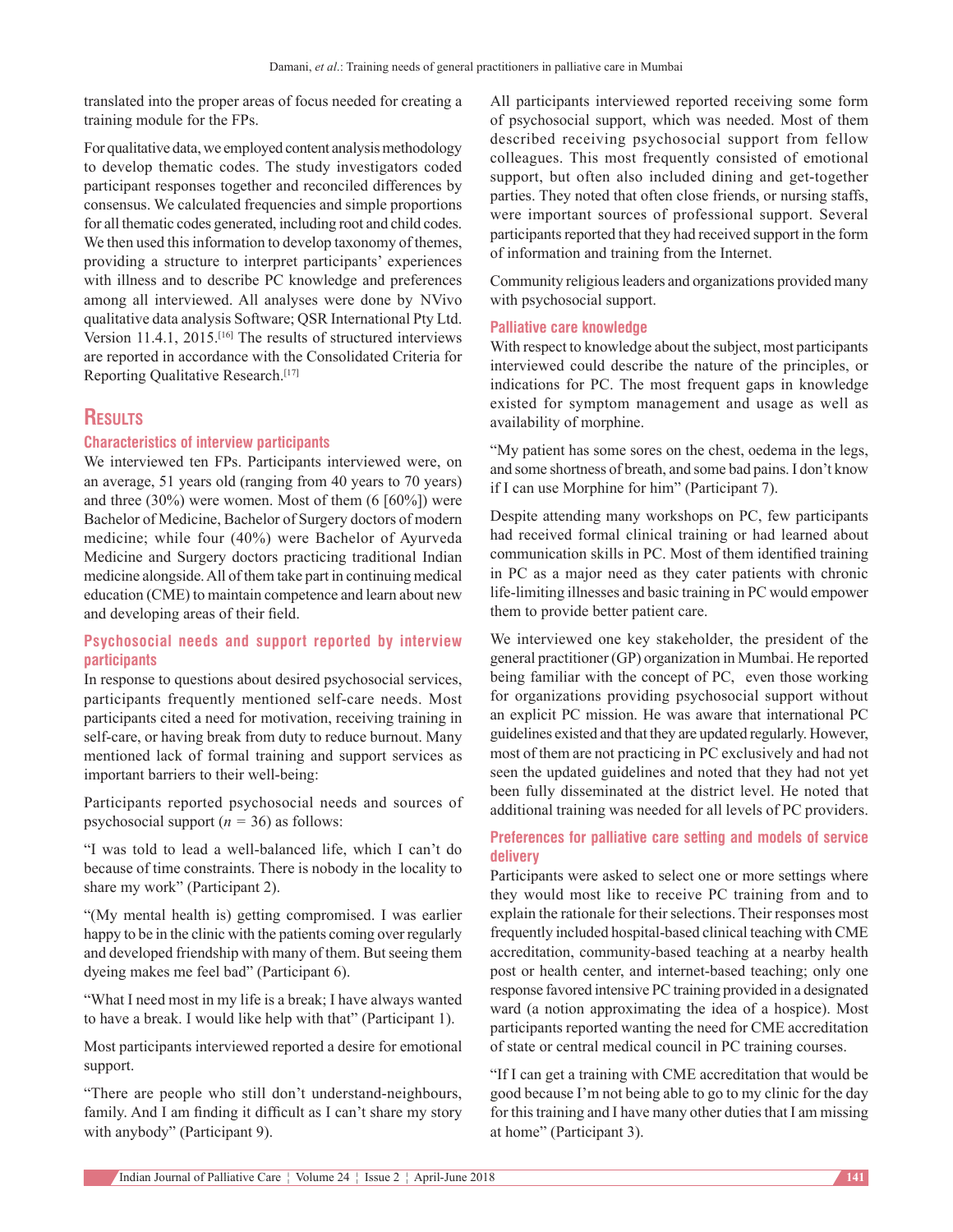"Assuming I will be certified; will I be able to provide palliative care independently? I haven't done that before" (Participant 4).

While most participants expressed a preference for home-based care for their patients, hospital care was still important to many, particularly who felt that the illness was serious or required higher level care, and patients who expressed a distrust of the level of expertise that would be provided in a health center or in their home. For others, the convenience of receiving care in an easily accessible place was most important. Several participants noted that travel to the hospital could be difficult, time-consuming, and disruptive to worsening health status. One of them summarized the conflicts between accessing health care at home versus hospice or hospital in this way:

"It would be good to have health care close to where my patient lives, because then I would be able to take care of him either directly in person or I can even speak with the treating physician about palliative treatment intent over phone. Then I would be able to take care of my family" (Participant 6).

All participants expressed that PC should be widely accessible and integrated with inpatient and outpatient clinical services.

"Palliative care should be part of the routine services, not a separate project. It is part of essential healthcare delivery" (Stakeholder 7).

Health-care providers who have worked in public facilities noted that the integration of PC with other clinical services proved difficult because of limited health worker time and training. Most favored a model in which a mobile PC team combined home-based care–where symptom assessment and psychosocial support would be provided by home-based care volunteers or health workers in the community–with a dedicated hospital-based PC clinic or inpatient service for very sick or complex patients. They stated that a major success of PC in Mumbai was the linking of PC in the home, the community, and health facilities. All of them noted that trained health workers and home-based care volunteers had been crucial in making PC, and health care in general, accessible to vulnerable patients in Mumbai.

## **Future palliative care priorities**

Opinions about future PC priorities varied widely among the participants. The key stakeholder felt that the integration of PC into national policy would assure its eventual implementation in all districts. Health workers should be allocated in the development and scale up of new models of PC service delivery, particularly mobile teams. Psychosocial services should be provided to further integrate clinical and nonclinical PC services and reinforce the existing referral systems between these services. Most of them noted that improving coordination–both among PC‑relevant governmental and nongovernmental organizations and across tiers of the public health system–should be a priority for future PC activities. All of them cited a lack of consistent funding for PC activities, amidst competing health priorities, as a threat to the sustainability and scale up of PC services.

"When donors provide money for certain activities, priorities shift and old plans can be forgotten. We need to have money (for palliative care) that is stable from year to year" (Stakeholder 5).

# **Discussion**

We present the results of the first PC needs analysis, to our knowledge, among the FPs from urban Mumbai in India. We report a high prevalence of psychosocial needs among the physicians indicating a large need for PC training. Early results from the study suggest that comprehensive PC can be provided and integrated with disease-modifying treatment even in the most challenging settings by creating a network of hospital, clinic, and home‑based services that include psychosocial support incorporating physician assistance.

In urban Mumbai, and India, there have been few published evaluations of needs analysis among GPs practicing PC though the rationale behind such a study has been highlighted many times.<sup>[18]</sup> We describe an innovative city-based network of FPs, integral to the health and well-being of the residents in the metropolis.

The need to increase the number of health professionals involved in palliative and end‑of‑life care has become a priority of PC policies across the developed world and hospitals will play an increasingly prominent role in providing that care.[19] In developed nations, much of PC in the hospital setting is provided by "generalist" PC providers, that is clinicians who do not have specialist training in PC, but who routinely manage patients at the end of life. In the United Kingdom, a recent policy has highlighted the importance of training and education for generalist providers if they are to provide effective PC.[20] However, difficulties incorporating PC into a generalist workload have been reported, as has defining the role of PC outside the specialist setting.[21,22] A recent study by Gott *et al*. [23] reported significant challenges in generalists working in England and New Zealand. Difficulties with defining the nature and limits of generalist PC, as well as negotiating partnership working, were reported; these reveal a significant gap between PC provision as enshrined in policy and the reality reported by frontline staff.

Similarly, findings reported here show that various barriers exist to the provision and management of PC, not least a need for more education and training. Participants felt that they did not always feel adequately prepared to conduct very sensitive discussions around prognosis and goals of care with patients and their families and expressed a need for additional training in PC. In a recently published review from the UK, education and training were identified as important facilitators of collaborative working within the PC workforce, with many studies identifying education for generalists as a priority.<sup>[24]</sup> Examples of successful education models for generalists included study days for home care staff, $[25]$  practice-based education and decision-making support for GPs,<sup>[26]</sup> and educational inductions for PC partnership models involving GPs and practice nurses.[27] One study reported shared learning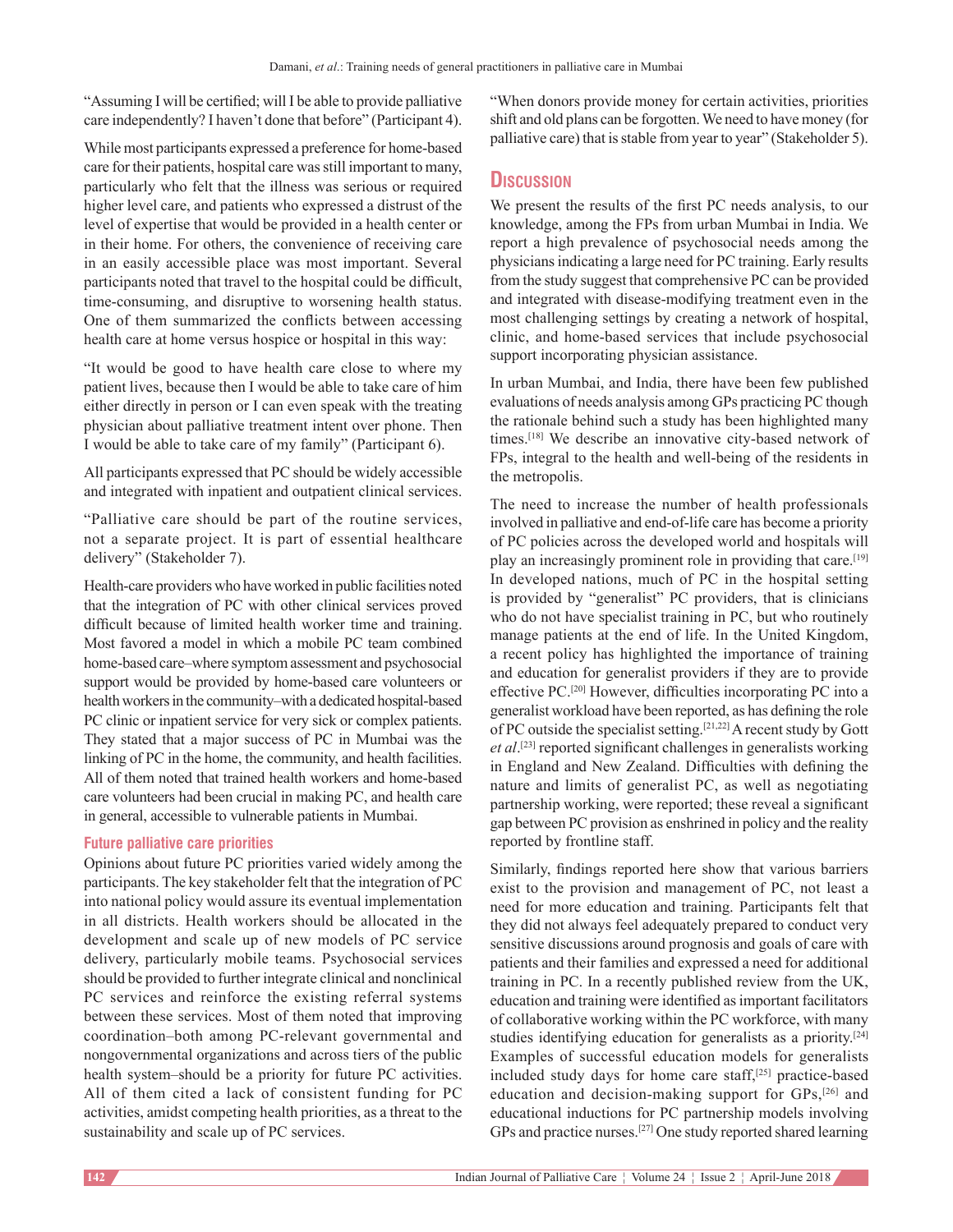practices involving specialists and generalists; as part of the evolution of joint working between heart failure and specialist PC staff, heart failure nurses attended formal education events organized by specialist PC services and vice versa, which was successful in facilitating shared learning.<sup>[28]</sup> Shared teaching can demonstrate core skills needed in the delivery of care such as negotiation, clarification, context setting, and evaluation, drawing upon "real life" case studies from clinical practice.<sup>[29]</sup> Similarly, in terms of diffusing education and training into practice, there is evidence that using digital media learning can enhance understanding and application of theory to practice. However, the use of online learning in PC should be matched against the need to practice skills, particularly in relation to sensitive communication and interprofessional interactions.<sup>[29]</sup>

Our data suggest that nursing and medical staff in the hospital setting rarely view providing PC as part of their role. While traditionally acute hospitals have been places where people go to be "cured," ensuring people have a "good death" is now a crucial part of their remit. It could be suggested that viewing of death as a "failure" is largely behind the problem of missed opportunities for communication and discussion in advance of the dying phase. The outcome is that often crisis‑driven decision-making pervades the care of the individuals at the end of life and wider service delivery.[30] Nurses, in similar ways to doctors, tend to feel unprepared for situations, which require them to respond to questions and discussions about death and dying.[31] If positive transitions to PC approaches are to occur, clarity about when the end of life is near is required. Christakis[32] argues that a reemphasis on prognostication– which he defines as the process of "foretelling," that is, forming an expert opinion about the possible trajectory of an illness and then using excellent communication skills to discuss this with the individual concerned and their family–is vital if care and treatment options are to be realized and better end‑of‑life care is to be achieved. Uncertainty in prognostication, however, is just one issue affecting communication in the whole arena of death, dying, and bereavement; "getting it right" in these sensitive areas remains a considerable challenge. The wider literature has shown<sup>[30]</sup> that while education and training is important, it is only part of the picture. Effecting clinician behavioral change is highly complex. Evidence has suggested that education alone may be insufficient to effect cultural change among health professionals, so initiatives that more effectively moderate attitudes and behavior need to be explored.[33]

Participants in this study felt that the use of care pathways was important in improving the quality of care, particularly with respect to recognizing the point of transition to a PC approach. However, the relationship between the use of "tools" and standardized protocols and quality PC has been identified as in need of further examination.<sup>[33]</sup> Rycroft-Malone draws upon a wide range of practical and methodological approaches and offers a useful practical tool to aid those involved in implementing and evaluating the impact of interventions within complex health-care environments.<sup>[34]</sup>

Undoubtedly, more work is required to examine and clarify the interplay of setting, pervading culture, type of health professional, and nature of any educational intervention to effect sustained behavioral change.[35]

# **Conclusions**

There is a clear need to develop and implement educational interventions to support generalist PC providers who work in private hospital/clinics for better initiation of transition and better quality of palliative care delivery. Support for staff to do this needs to encompass not only education and training for "generalist" PC providers tailored specifically to the unique nature of their job settings, but also a critical consideration of how to address the further significant barriers of the unique "cure‑orientated" culture of physician mind‑sets. Ensuring that this happens will require a significant cultural change within the current scenario, and there is an urgent need to commit resources to education and training initiatives that support clinicians in this regard. In the absence of concerted efforts to effect change, patients and their families will continue to be denied opportunities to make decisions about one of the most critical periods in life.

#### **Limitations**

The study was done in urban Mumbai and might not represent FP practices elsewhere in the country.

**Financial support and sponsorship** Nil.

#### **Conflicts of interest**

There are no conflicts of interest.

#### **References**

- 1. Harding R, Higginson IJ. Palliative care in sub-Saharan Africa. Lancet 2005;365:1971‑7.
- 2. Temel JS, Greer JA, Muzikansky A, Gallagher ER, Admane S, Jackson VA, *et al*. Early palliative care for patients with metastatic non-small-cell lung cancer. N Engl J Med 2010;363:733-42.
- 3. Government Failure to Provide Palliative Care for Children in Kenya | HRW. Available from: https://www.hrw.org/report/2010/09/09/needless-pain/ government-failure-provide-palliative-care-children-kenya. [Last accessed on 2017 Dec 12].
- The World Factbook Central Intelligence Agency. Available from: https://www.cia.gov/library/publications/the-world-factbook/geos/ in.html. [Last accessed on 2017 Dec 12].
- 5. India's disproportionately tiny health budget: A national security concern? The Economic Times. Available from: http://www. economictimes.indiatimes.com/industry/healthcare/biotech/healthcare/ indias-disproportionately-tiny-health-budget-a-national-security-conce rn/articleshow/49603121.cms. [Last accessed on 2017 Dec 12].
- 6. India|Institute for Health Metrics and Evaluation. Available from: http:// www.healthdata.org/india. [Last accessed on 2017 Dec 12].
- 7. WHO|Private Sector Contributions and their Effect on Physician Emigration in the Developing World. WHO; 2013.
- 8. Download the Report | Human Development Reports. Available from: http://www.hdr.undp.org/en/2015‑report/download. [Last accessed on 2017 Dec 12].
- 9. Nakanishi M, Honda T. Processes of decision making and end-of-life care for patients with dementia in group homes in Japan. Arch Gerontol Geriatr 2009;48:296-9.
- 10. Winzelberg GS, Hanson LC, Tulsky JA. Beyond autonomy: Diversifying end-of-life decision-making approaches to serve patients and families.